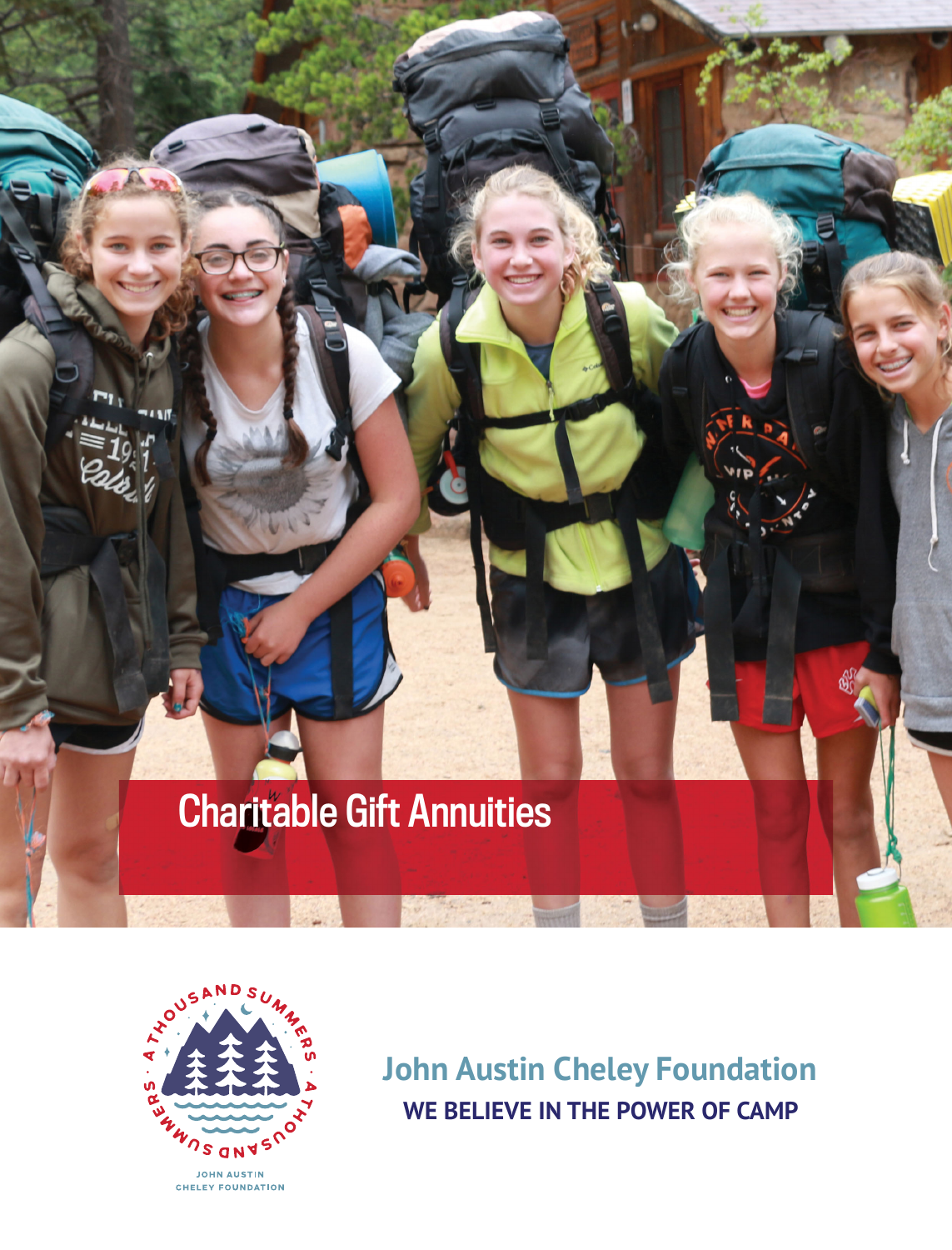## Are You Retirement Ready?

Building retirement savings takes many years—for most of us, our entire working lives. Those in the middle of a successful career may find it hard to imagine that the road to retirement will actually come to an end. Those who are almost or already retired are likely surprised at how quickly retirement arrived.

Wherever you are on the retirement spectrum, there is one compatible gift planning idea that is worth considering. A charitable gift annuity can help you arrange savings for retirement, manage income during retirement, and provide welcome support for our mission.

A charitable gift annuity is a gift plan uniquely suited to people who want to:

- **Benefit society**
- Provide for retirement
- Enjoy a current income tax deduction
- Receive a lifetime income beginning now or at a designated time in the future

You benefit by choosing to delay the start of annuity payments. The longer you defer payments, the larger your tax deduction and the greater the payout rate. This flexibility lets you tailor a gift annuity to meet your specific retirement planning goals.

### A Gift Annuity: Lifetime Income Starting Now

There are several reasons why you might want to establish a charitable gift annuity right now:

- Lock in the payout rate for life—and the payout rates are higher than you might expect (see the rate chart below).
- Immediately reduce your tax bill with a current income tax charitable deduction if you itemize.
- Enjoy an easy set-up without worrying about renewals or falling rates.
- Establish new gift annuities year after year if they meet your planning needs.

|             |  |  |  |  |  | AGE   65   70   75   80   85   90 |  |
|-------------|--|--|--|--|--|-----------------------------------|--|
| <b>RATE</b> |  |  |  |  |  |                                   |  |

#### SAMPLE ONE-LIFE CHARITABLE GIFT ANNUITY PAYOUT RATES \* (JULY, 2020)

\* Rates are subject to change. Please contact our office to verify current rates.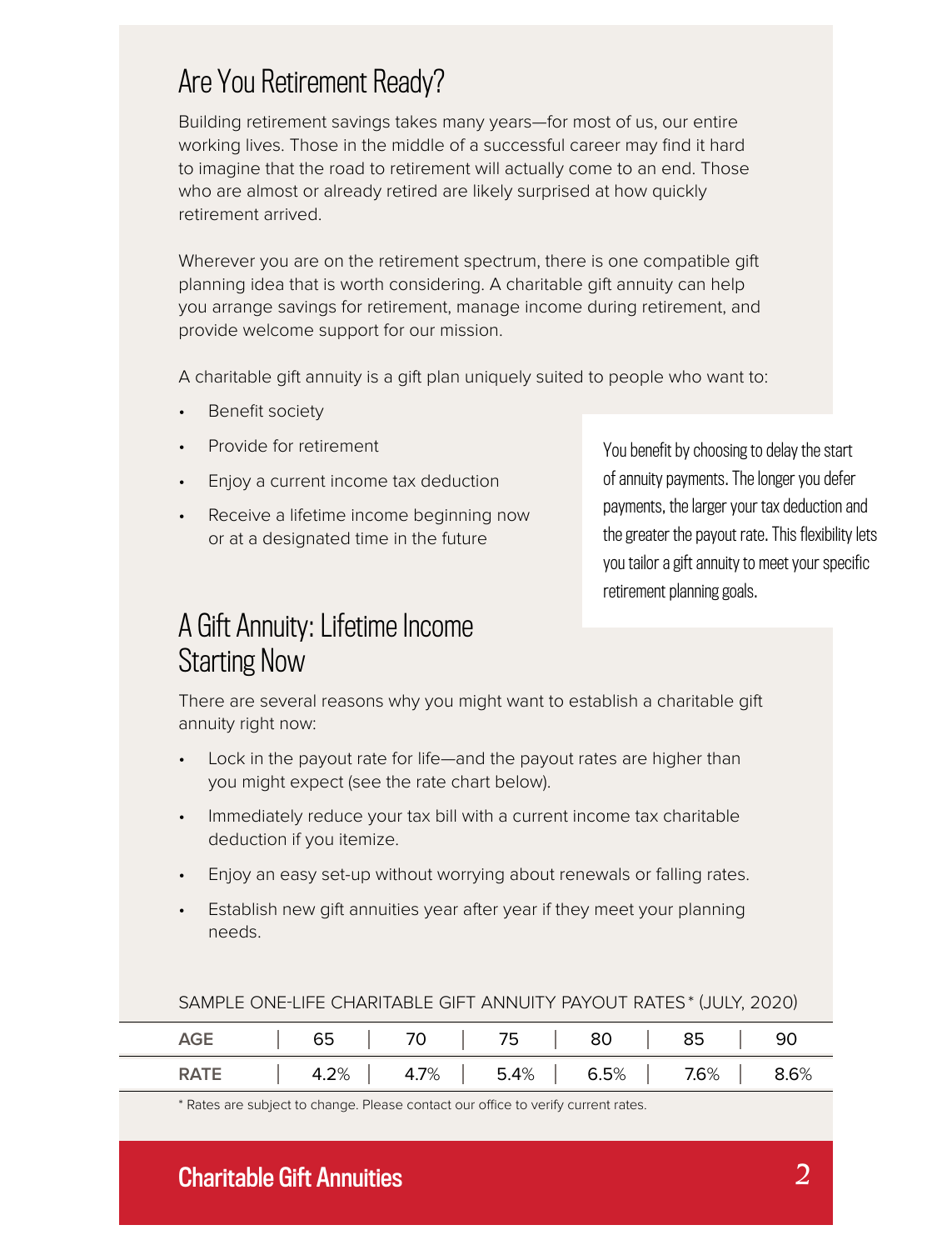### Understanding the Basics

A charitable gift annuity is a split gift—part charitable gift and part annuity purchase. When you fund a gift annuity, we agree to pay a percentage of the gift amount on a regular basis to one or two beneficiaries for life.

The payout rate depends on several factors. The most important is the age of the person who receives the annuity payments. Another is whether the income is to be paid for one or two lifetimes.

### Why Are Gift Annuities Popular?

Because the minimum gift requirement can be modest, charitable gift annuities give you the opportunity to make meaningful gifts that might not have been possible otherwise. Gift annuities also offer a variety of funding possibilities, including cash, long-term appreciated property, or even real estate. We are happy to explore the possibilities with you to help you determine which assets might produce the best financial and tax results.

### Important Tax Benefits

Since a charitable gift annuity is a split gift—part gift and part income—you enjoy three important tax benefits:

- A generous income tax charitable deduction is available based on the present value of our interest.
- A portion of each payment is tax free until you reach life expectancy, at which time payments are taxed as ordinary income.
- If you use an appreciated asset to fund the charitable gift annuity, no capital gains tax is due on the gift portion, while any capital gains tax attributed to the annuity portion is spread over your life expectancy.

We can provide you with no-obligation illustrations that spell out expected tax and financial benefits so that you can see exactly how a gift annuity might work in your particular situation. Of course, if you establish a gift annuity, we will provide you with the necessary tax information each year.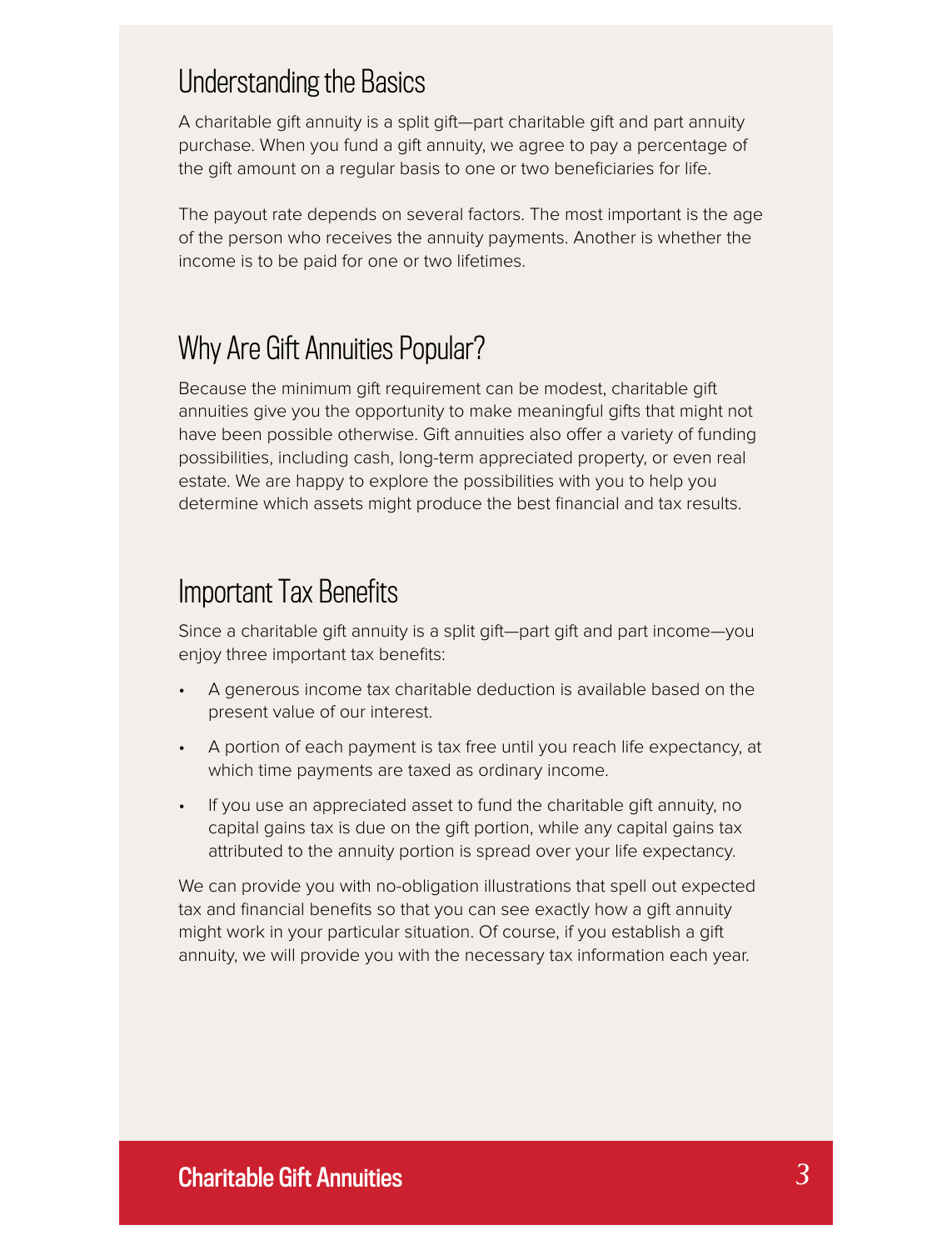### DEFERRING PAYMENTS

Many of our supporters are still working. Others have an income stream that will last for a few years, perhaps from a contract sale of real estate or from a deferred compensation plan. You can choose to defer annuity payments until retirement or some later date. Deferral provides a higher payout rate and a bigger income tax charitable deduction if you itemize, and may therefore be even more beneficial to those in their prime working years.

The very attractive deductions and payout rates of the deferred gift annuity often make it an ideal vehicle if you want to make a significant gift while supplementing your retirement planning.

Gift annuities are easy to establish and maintain. You complete a simple written agreement with us. You receive a check at regular intervals. At the end of each year, we send you a statement for use in preparing your income tax returns.

Now, let's look at some frequently asked questions about charitable gift annuities.

#### **Can I make additional contributions to a charitable gift annuity?**

No, a charitable gift annuity arrangement does not permit additional contributions. However, since gift annuities are easy to set up, you can always establish new gift annuities. Some of our supporters create a series of gift annuities to begin at different times during retirement.

#### **Can I withdraw the funds in case of an emergency?**

No, contributions to gift annuities are irrevocable. The amount you transfer to us can only be returned in the form of annuity payments.

#### Can I name more than one charity as a beneficiary?

No, a charitable gift annuity is a contractual arrangement between you and a specific charity.

#### **Why choose a charitable gift annuity rather than a charitable remainder trust?**

Charitable gift annuities are easier to set up, do not require an initial fee, and have a considerably smaller minimum gift requirement. In many cases, these benefits make a charitable gift annuity more practical than a charitable remainder trust. Many people also like the simplicity of a gift annuity agreement and the fact that some of the payment received may be tax free.